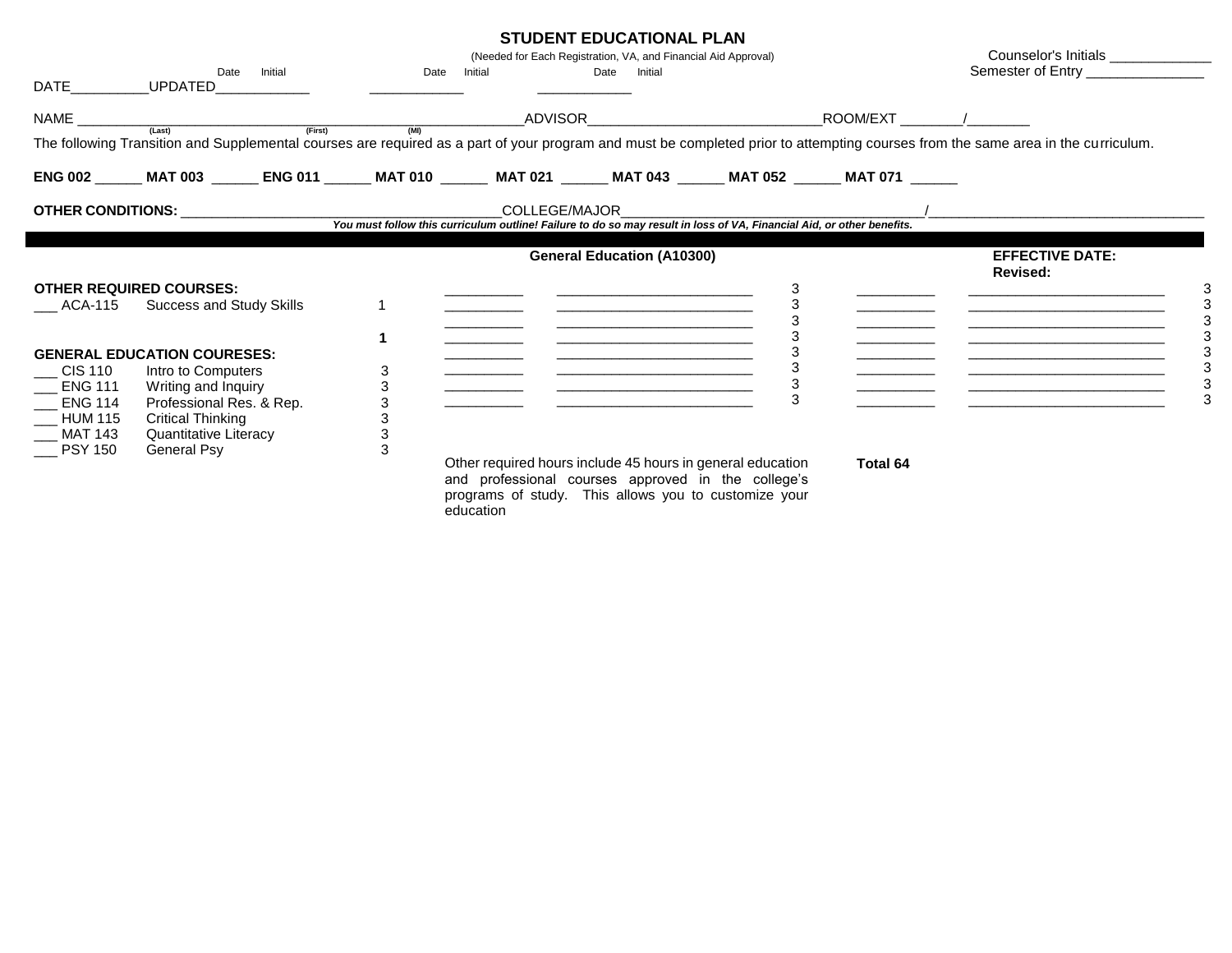# **Bladen Community College General Education Associate** 2020-2021

| Length:                                    |
|--------------------------------------------|
| Prerequisite:                              |
| Award: Associate in Applied Science Degree |

| <b>FALL SEMESTER 1</b> |                              |              |                               |                 |               |  |  |
|------------------------|------------------------------|--------------|-------------------------------|-----------------|---------------|--|--|
| Prefix No.             | Title                        | <b>Class</b> | Lab                           | <b>Clinical</b> | <b>Credit</b> |  |  |
| ACA115                 | Success and Study Skills     | 0            |                               | 0               |               |  |  |
| <b>ENG 111</b>         | Writing and Inquiry          | 3            | 0                             | $\theta$        | 3             |  |  |
| <b>MAT 143</b>         | <b>Ouantitative Literacy</b> | 2            |                               | $\theta$        | 3             |  |  |
| <b>CIS 110</b>         | Intro to Computers           | 2            | $\mathfrak{D}_{\mathfrak{p}}$ | $\theta$        | 3             |  |  |
| <b>PSY 150</b>         | General Psychology           | 3            | 0                             | 0               | 3             |  |  |

|                                                        | <b>Totals</b> |              |     |                 |               |
|--------------------------------------------------------|---------------|--------------|-----|-----------------|---------------|
| <b>SPRING SEMESTER 1</b><br>Prefix No.<br><b>Title</b> |               | <b>Class</b> | Lab | <b>Clinical</b> | <b>Credit</b> |
|                                                        | <b>Totals</b> |              |     |                 |               |
| <b>SUMMER SEMESTER 1</b><br>Prefix No.<br><b>Title</b> |               | <b>Class</b> | Lab | <b>Clinical</b> | <b>Credit</b> |
|                                                        | <b>Totals</b> |              |     |                 |               |
| <b>FALL SEMESTER 2</b><br>Prefix No.<br><b>Title</b>   |               | <b>Class</b> | Lab | <b>Clinical</b> | <b>Credit</b> |
|                                                        |               |              |     |                 |               |
|                                                        | <b>Totals</b> |              |     |                 |               |
| <b>SPRING SEMESTER 2</b><br>Prefix No.<br><b>Title</b> |               | <b>Class</b> | Lab | <b>Clinical</b> | <b>Credit</b> |

**Totals**